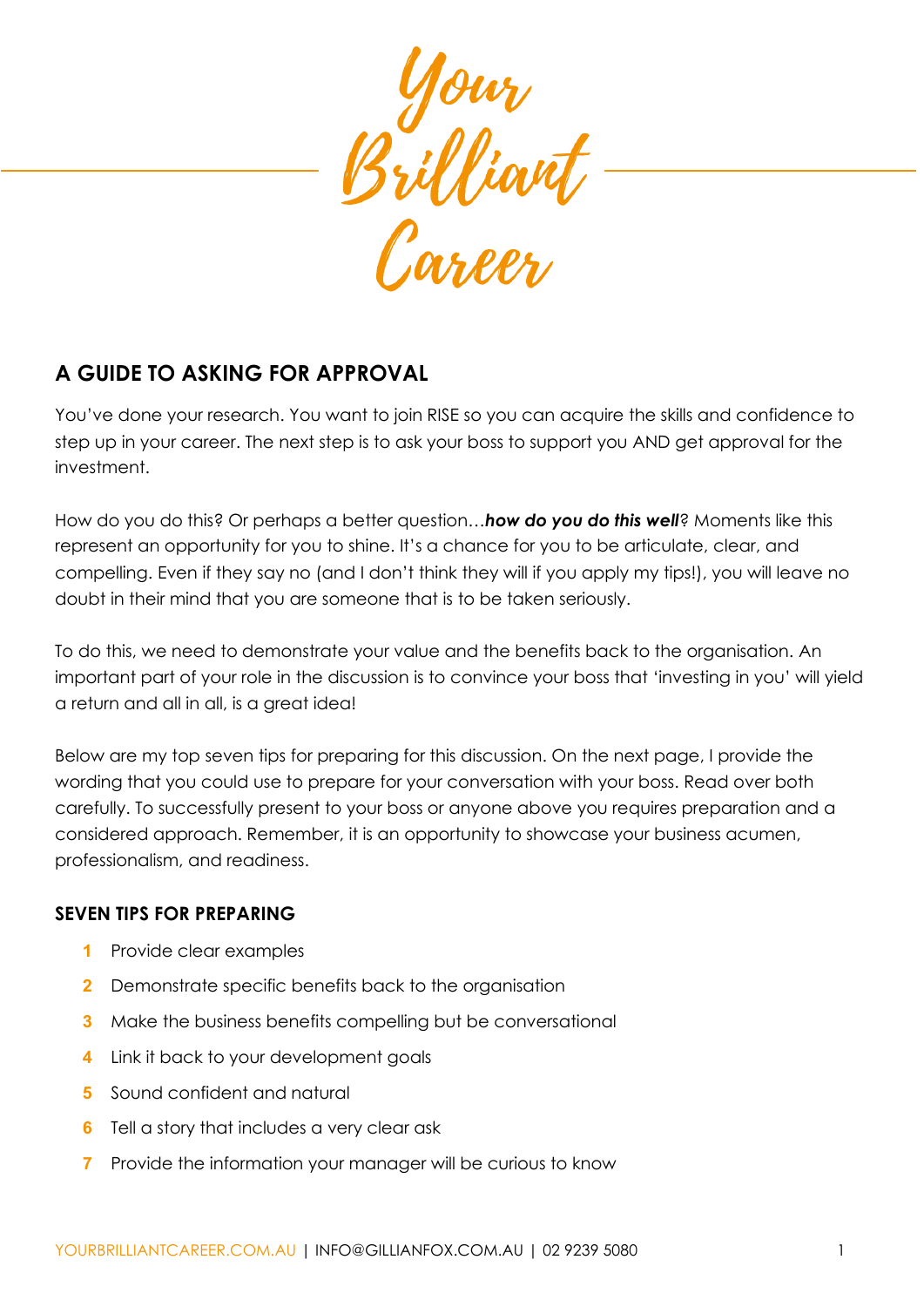### **CONVERSATION OUTLINE**

I know as a leader, you are committed to the development of everyone in the team. This is very important to me because I want to progress and add value here at *(insert company)*.

As a business, we are focussed on achieving (insert primary business objective, what your manager places value on achieving) right now.

I feel I contribute to our business' success by (insert how – I streamlined communication and improved our ability to meet deadlines, implemented tools that helped us evaluate and improve business practises, communicated complex information clearly to our broad collection of stakeholders).

An example of this would be (include a specific example that demonstrates your value. If available, include stats like sales figures or measurable improvements).

Where I feel I hold myself back is (example only: my ability to be compelling when communicating with senior people, understanding my strengths and the value I bring to a team, what I need to do to improve my performance in the next two years).

I recently discovered an excellent career coaching program that could help me develop the skills and confidence I need to progress at (insert company). This program is attended by women from some of the most successful companies in Australia. It has an excellent reputation, and I would get the chance to work alongside like-minded women who, like me, want to advance/develop.

The program is called RISE, and it is a four-month career coaching program for emerging female leaders. I will leave you the program information guide. This outlines the program format, approach, deliverables, as well as dates and cost.

I am seeking your approval to enrol in this program and would appreciate your response by (time frame – end of the week, month). Of course, I'd be happy to talk through it further with you.

Thanks for your time and the chat. Your support is always appreciated.

#### **BRINGING IT ALL TOGETHER**

- **1 Prepare for your conversation with your boss.** If you want your manager to foot the bill, then use the information and guidelines in this document to set yourself up for success. It might take you 40 minutes to pull together your examples and points, but it will be worth it!
- **2 Have the conversation with your manager.** You may even take a printed copy of the RISE program information guide with you to share with your boss.
- **3 Follow up to understand their response.** Regardless of the response, please write an email to thank them for their support or for their consideration. Be the consummate professional at all times.